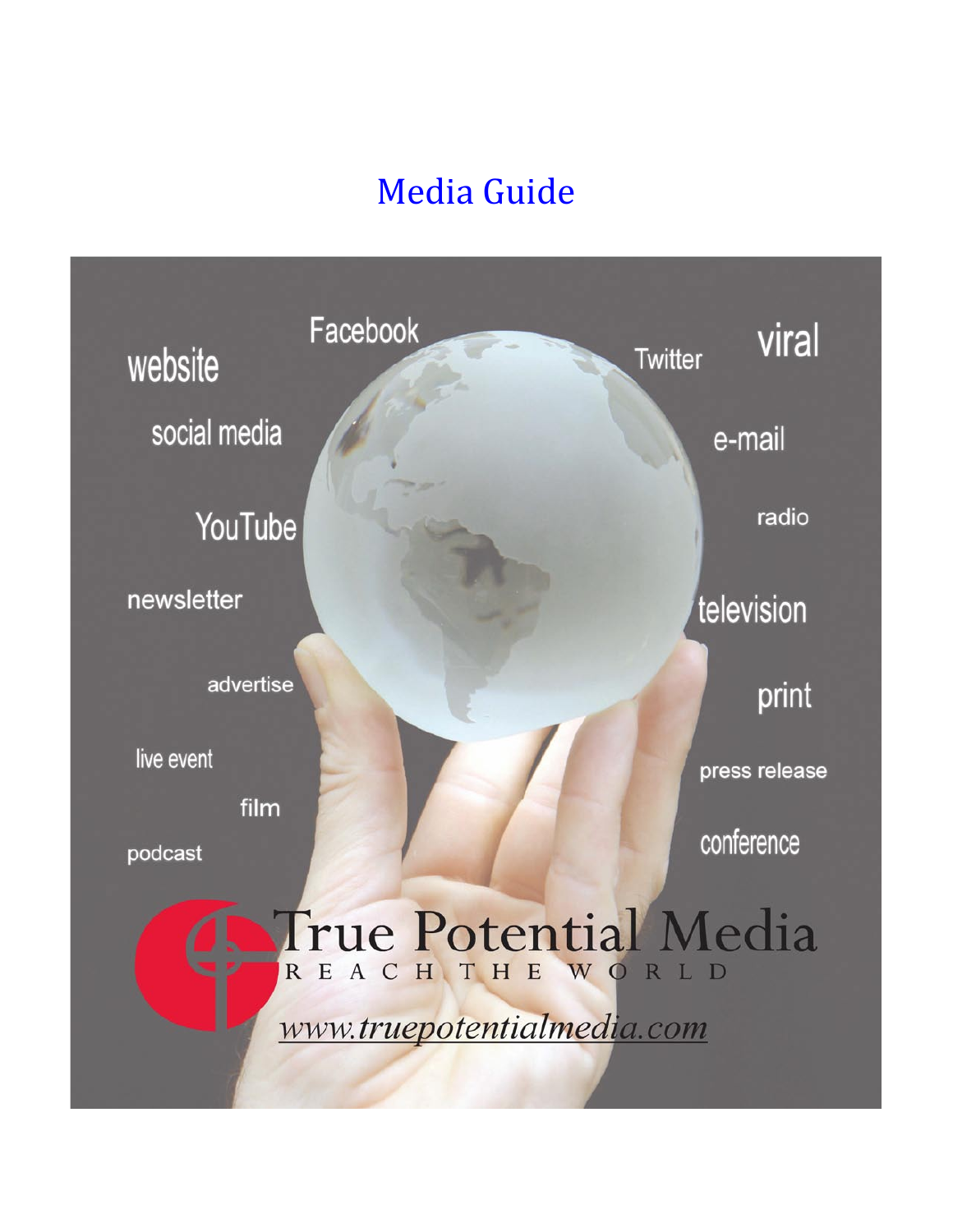



*What do a start-up ministry, an international non-profit, a local congregation, a mega-church, a neighborhood pizza restaurant and a multinational corporation all have in common?*

*Each organization has a story to share with its intended audience*.

## *How well does your organization share its story?*

Whether you have a great product or a great idea, *True Potential Media* helps your organization craft its story, define its audience and share your message with the world.

Tell us your story in 160 characters\* or less (spaces and punctuation included):





\* *Why 160 characters? It's the limit for SMS text messages (Twitter's limit is 140, saving 20 for the user's unique address). This note is 157 characters.*



# *Who is your audience?*

1. 2.

3. \_\_\_\_\_\_\_\_\_\_\_\_\_\_\_\_\_\_\_\_\_\_\_\_\_\_\_\_\_\_\_\_\_\_\_\_\_\_\_\_\_\_\_\_\_\_\_\_\_\_\_\_\_\_\_\_\_\_\_\_\_\_\_\_\_\_\_\_\_\_\_\_\_\_\_\_\_\_\_\_\_\_\_\_\_\_\_\_\_\_\_\_\_\_

Every story has its own audience. We laser focus on reaching *your* intended audience with *your* story. Tell us three things about your audience (*not where they live; we'll get to that later*).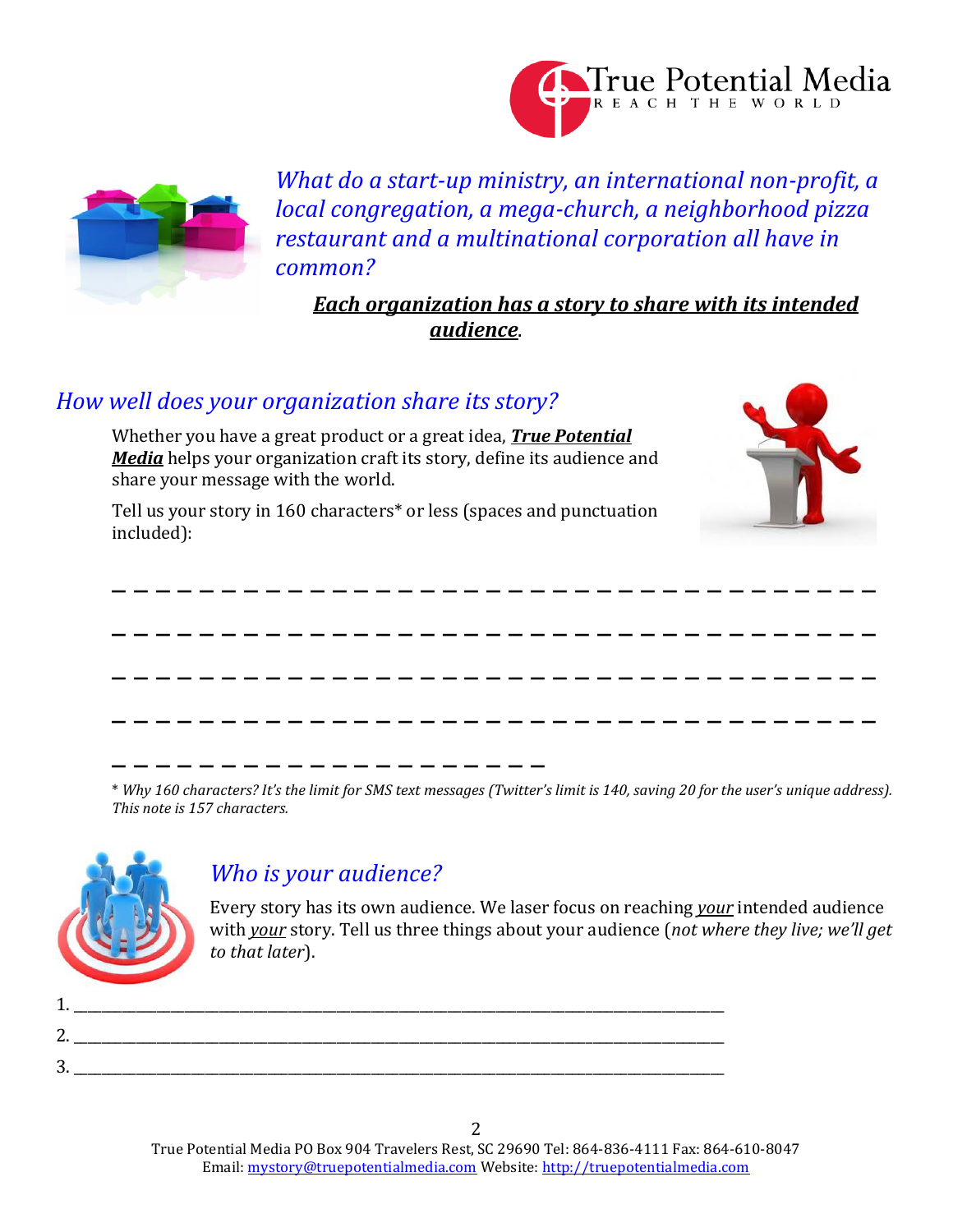

# *How far can you reach?*

Now we know something about your intended audience. Let's figure out where they live (*in today's digital world, you may be surprised!*)

- Is your audience local limited to your own community or city?
- Does your audience live within certain geographic limits? Your county, state or multi-state region?
- Does your audience extend beyond your region? Can your story reach the entire country?
- How about the world? Technology is breaking down international borders. Do you want your message to reach out to other countries or worldwide?





# *Now what?*

Every story should have a response (a call to action). Once you've reached *your* audience with *your* story what do you want them to do about it?

Name three specific goals your organization has in reaching its intended audience.

| ᅩ             |  |
|---------------|--|
| n<br><u>.</u> |  |
| റ<br>J.       |  |

# *The stage you're standing on.*

Shakespeare shared his plays with the world from the stage of London's Globe Theatre. These days you've got a lot of 'stages' to choose from. We call these 'stages' media platforms. Traditional media platforms include live events like seminars, conferences and sermons; broadcast media like television and radio; or print media like magazines, books and catalogs. Digital technology has hit traditional 'stages' like a tsunami and all but washed away the familiar landscape of traditional media. The Internet is building new 'stages' for our stories. Technology has re-written the rules for sharing your story with the world. Why should your audience wait for a monthly newsletter in the mail when they can log onto your weekly blog – or even better – your daily Facebook and Twitter posts?

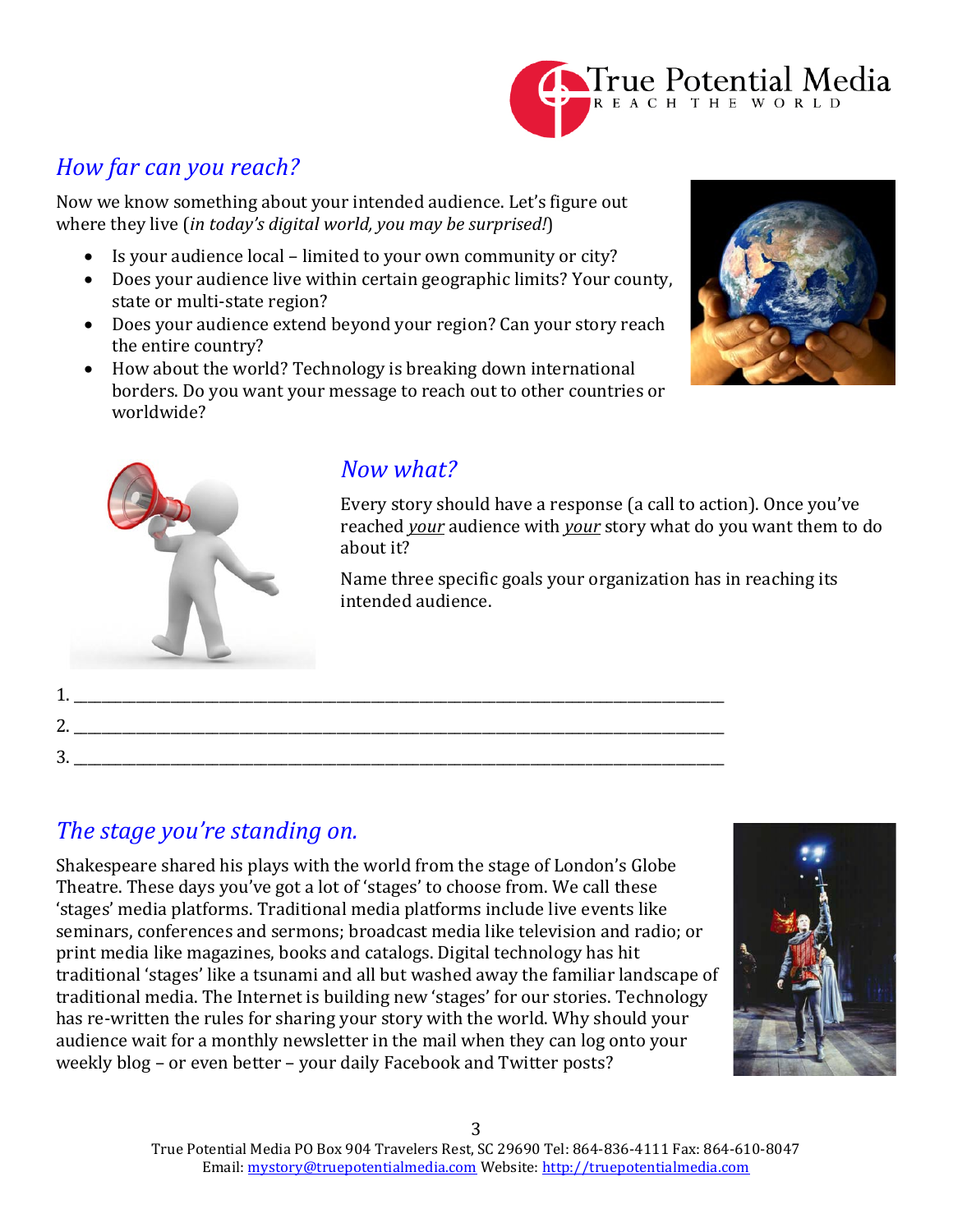



# *And last, but not least!*

How do you know when you've reached the world with your story? *How does your organization define sand measure success?*

- Money Raised?
- Units Sold?
- People reached?
- Members? Subscriptions? Church Members?
- Monthly website visitors?

## *So, what have we learned?*

Your organization has a story to share with the world. The more effectively you share your story, the greater chance your organization will achieve its goals and truly *reach the world!*

# *True Potential Media* helps your

organization:

- Craft its story
- Define its audience
- Reach its audience
- Extend its reach
- Reach its goals
- Achieve success!

## *Let's get started today!*

Call us toll free (888) 543-8028 or e-mail us: [mystory@truepotentialmedia.com](mailto:mystory@truepotentialmedia.com)

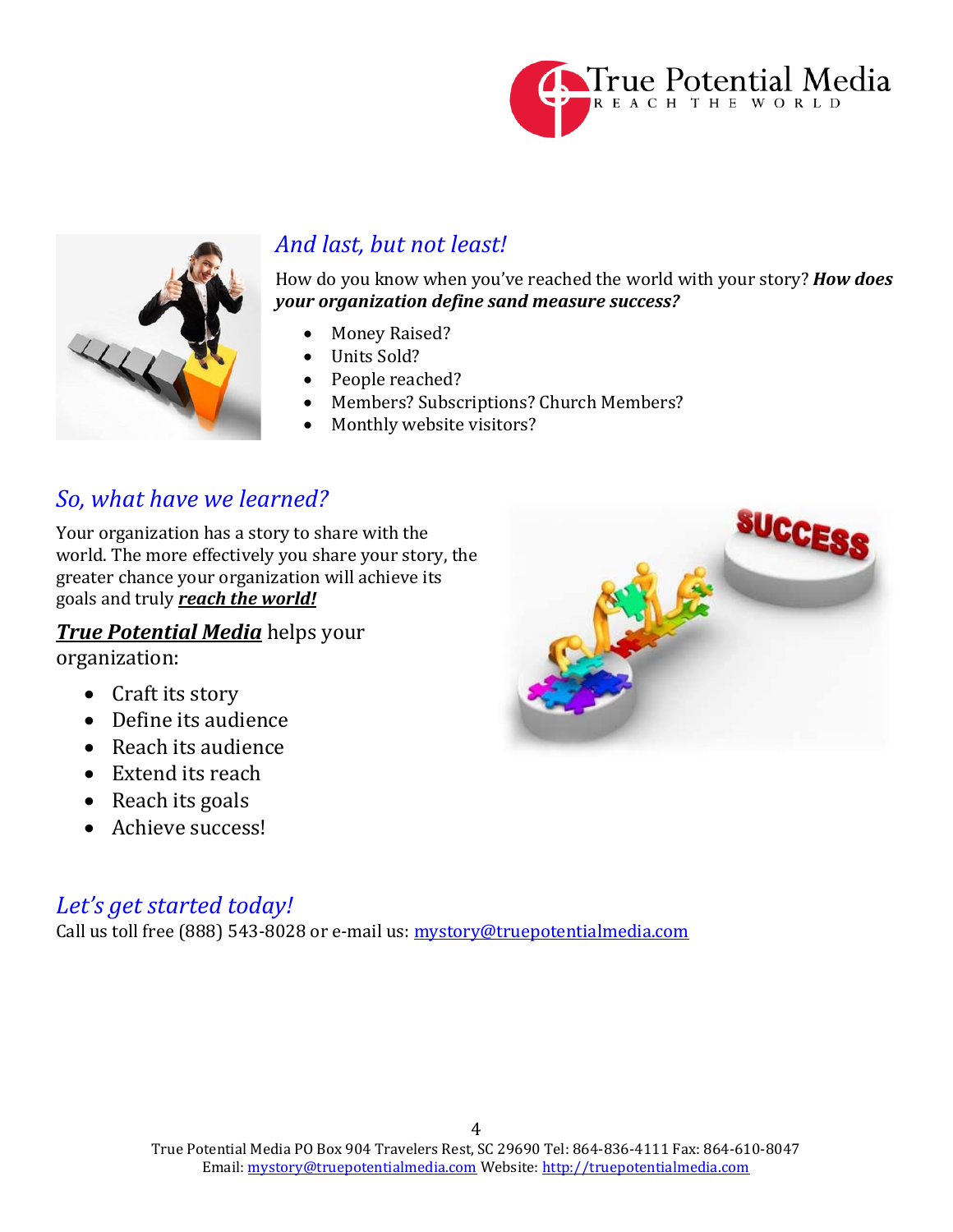

## Website/ Blog Design

## *What makes our website/blogs special?*

We build a *User friendly*, *Search Engine friendly* syndication platform that expands your online presence with each update.

| <b>Search Engine Friendly,</b><br><b>Highly Optimized</b>                                                                                                                                                                                                                                                                                                                                                                                                              | <b>Easily Add Content to</b><br><b>Your Website</b>             | <b>Automatically Update</b><br><b>Social Networks</b>                                                                                                                                                                                                                                                                                                                     |
|------------------------------------------------------------------------------------------------------------------------------------------------------------------------------------------------------------------------------------------------------------------------------------------------------------------------------------------------------------------------------------------------------------------------------------------------------------------------|-----------------------------------------------------------------|---------------------------------------------------------------------------------------------------------------------------------------------------------------------------------------------------------------------------------------------------------------------------------------------------------------------------------------------------------------------------|
| <b>Branded Blog Platform</b>                                                                                                                                                                                                                                                                                                                                                                                                                                           |                                                                 | <b>Branded Design</b><br>Choose from 10 Layout Styles                                                                                                                                                                                                                                                                                                                     |
| <b>Jim Spillman Ministries</b><br>Home<br>Jim Spillman was a prolific speaker, author and Christian educator. His writing and<br>teaching resources are presented here, but his true life's work is demonstrated in those<br>he touched during his ministry on earth and continues to change lives as people around<br>the world discover the ministry of Jim Spillman through the wonderful teaching and<br>writing he left behind.<br><b>Jim Spillman Ministries</b> | Site Search<br>Search<br><b>B</b> Proudly powered by WordPress. | Up to Seven Main Pages<br>News, Article or Blog Section<br><b>Photo Gallery</b><br><b>Contact Form</b><br>Featured Area on Home Page<br>Email Newsletter Sign Up<br><b>Tracking Through Google Analytics</b><br>Integrate to Facebook and Twitter<br>Website Updates Push Out to<br>Search Engines<br><b>Full Sitemap Integration</b><br><b>Full RSS Feed Integration</b> |

## Company Blog Management



- We help you with consistent, branded, creative and media driven content updates are made to your blog and social media pages every week.
- Your company blog is the perfect way to bring social media back to your home turf. Social media is mainly short-form content your company blog engages users at a deeper level.
- Your company blog engages users with your brand, casual updates, case studies, contests, multi-media and much more.

## Our Team:

- Guides your team in posting highly optimized blog topics weekly
- Posts media rich content that engages readers and enriches their experience on your site
- Manages your updates to company newsletter and RSS feed subscribers
- Works with your team to integrate traditional marketing efforts with your company blog and social media platforms.

True Potential Media PO Box 904 Travelers Rest, SC 29690 Tel: 864-836-4111 Fax: 864-610-8047 Email[: mystory@truepotentialmedia.com](mailto:mystory@truepotentialmedia.com) Website[: http://truepotentialmedia.com](http://truepotentialmedia.com/)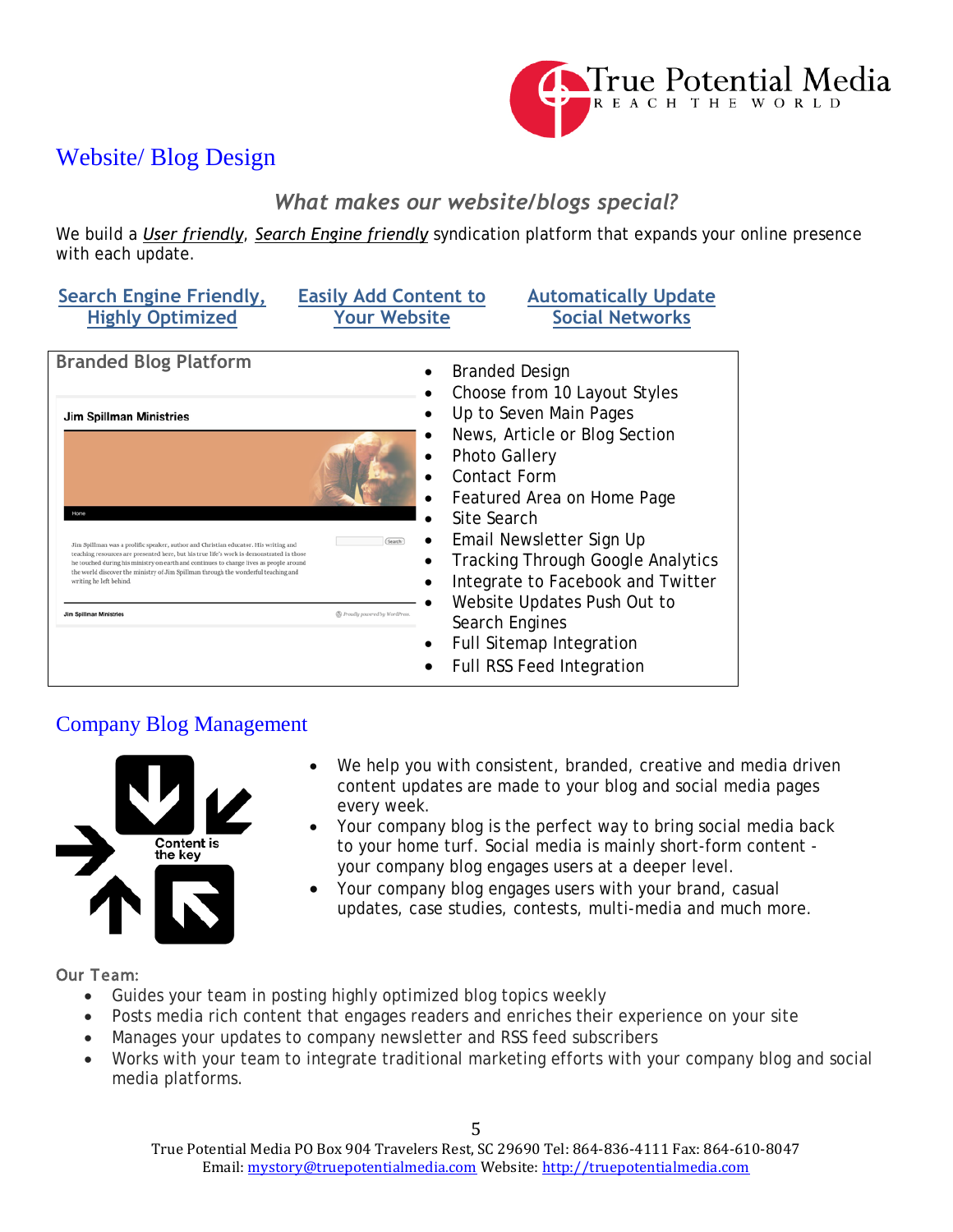

## Social Media

Social Media Networks are public profiles that enable you to share your business, products and services with the online world. Updating your profiles daily turns targeted Social Network users into loyal fans who share your message with their world.

**GOAL:**

- Create and maintain an interactive social network presence
- Engaging users Create fans who actively share your messages with their Social Network





- 
- **Develop Social Network Goals** Design Your Home Page Design Content & Page Elements Implement and Integrate
- 
- Integrate Cross Posting Options
- Optional Tabs (Design/Coding)

### Our Team:

- Acts as your organization's storyteller
- Leverages your brand elements to engage Social Media users
- Assists your team in creating and posting new content



True Potential Media PO Box 904 Travelers Rest, SC 29690 Tel: 864-836-4111 Fax: 864-610-8047 Email[: mystory@truepotentialmedia.com](mailto:mystory@truepotentialmedia.com) Website[: http://truepotentialmedia.com](http://truepotentialmedia.com/)

- 
- 

**FOLLOW US ON TWITTER** 

- **Design Content & Page Elements** Implement and Integrate Your Blog<br>Establish Content Guide FaceBook & Twitter "How To" Guide
	- FaceBook & Twitter "How To" Guide<br>• External Directories Sign Up
	-